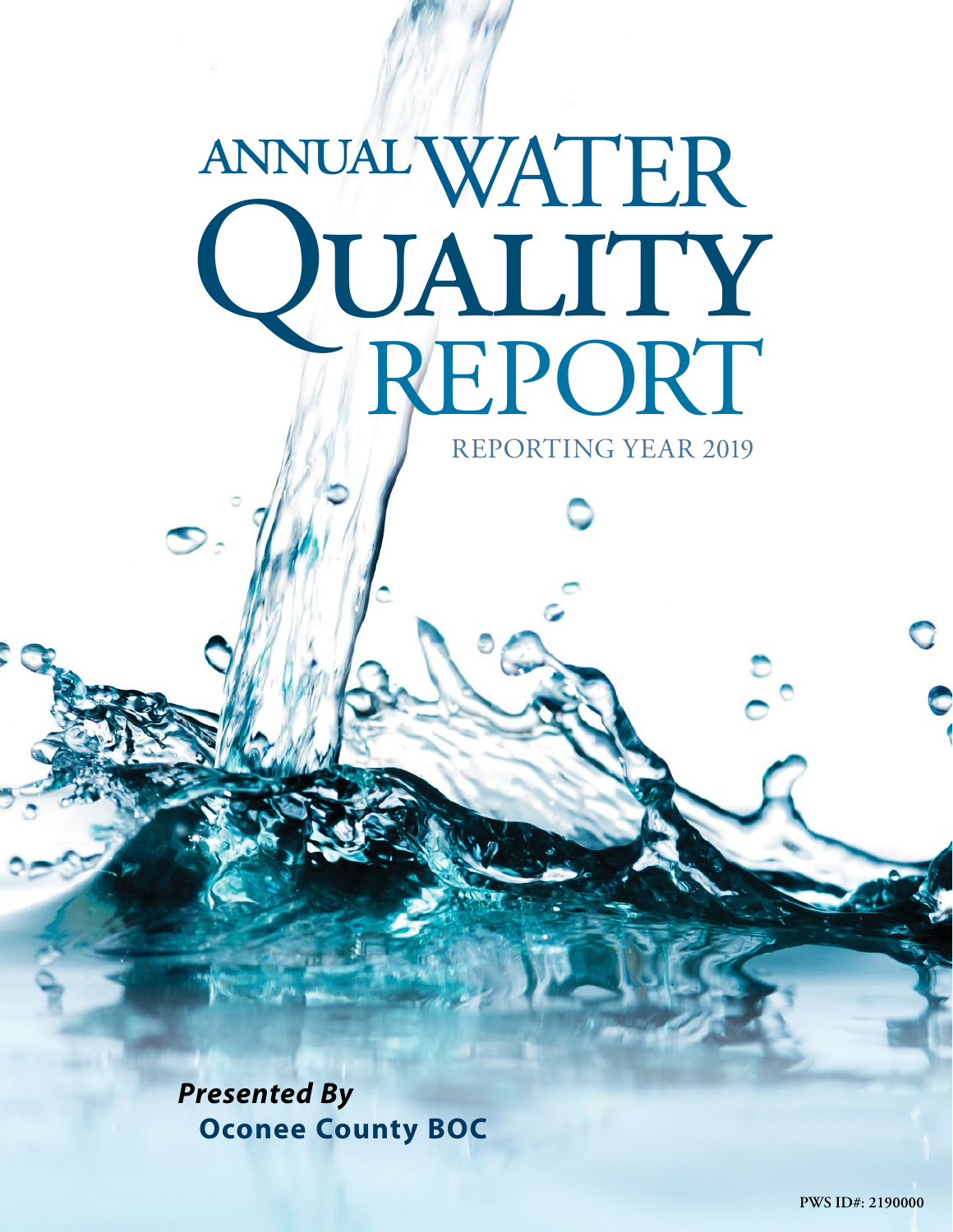### **Our Mission Continues**

 $\mathbf{W}$ <sup>e</sup> are once again pleased to present our annual water quality report covering all testing performed between January 1 and December 31, 2019. Over the years, we have dedicated ourselves to producing drinking water that meets all state and federal standards. We continually strive to adopt new methods for delivering

> the best-quality drinking water to you. As new challenges to drinking water safety emerge, we remain vigilant in meeting the goals of source water protection, water conservation, and community education while continuing to serve the needs of all our water users.

> Please remember that we are always available should you ever have any questions or concerns about your water.

#### **Source Water Assessment**

A Wellhead Protection Plan/Source Water Assessment<br>Plan (SWAP) is available at our office. This plan is<br>an assessment of the delineated area around our litted an assessment of the delineated area around our listed sources through which contaminants, if present, could migrate and reach our source water. It also includes an inventory of potential sources of contamination within the delineated area, and a determination of the water supply's susceptibility to contamination by the identified potential sources.

Oconee County has 8 permitted well sites that are maintained as water sources. There are no potential hazards within the 15 ft. control zone of these well sites. Items that are listed in the 250 ft. Inner-Management Zone are as follow: secondary roads, electrical transformers, utility poles, gravity sewer, and vehicle parking. According to the Source Water Assessment Plan, the Oconee County Water System had a susceptibility rating of MEDIUM.

The Bear Creek Source Water Protection Plan had a susceptibility rating of LOW on the watershed itself, and MEDIUM on the intakes located at the Middle Oconee River.

If you would like a copy of either Source Water Assessment Plan, please feel free to contact our office during regular office hours.

#### **Community Participation**

You are encouraged to attend the Oconee County Board of Commissioners Meetings. Our Board meets on the first and last Tuesdays of each month at the Oconee County Courthouse. Please visit [www.oconeecounty.com](http://www.oconeecounty.com) or call (706) 769-5120 for meeting times.



## **Where Does Our Water Come From?**

Oconee County imports 98% of its water from the Upper Oconee Basin Water Authority's Bear Creek Water Treatment Plant (WTP). The Bear Creek WTP withdraws raw water into the Bear Creek Reservoir from the Middle Oconee River and Bear Creek. Oconee County also imports small amounts of drinking water from neighboring communities, Barrow County, and Athens Clarke County Unified Government. We operate groundwater wells permitted by the State of Georgia; we hold an additional 6 permits to withdraw groundwater at reserve locations.

#### **Important Health Information**

Some people may be more vulnerable to<br>
contaminants in drinking water than the<br>
contain a provided by the contained general population. Immunocompromised persons such as those with cancer undergoing chemotherapy, those who have undergone organ transplants, people with HIV/AIDS or other immune system disorders, some elderly, and infants may be particularly at risk from infections. These people should seek advice about drinking water from their health care providers. The U.S. EPA/CDC (Centers for Disease Control and Prevention) guidelines on appropriate means to lessen

the risk of infection by *Cryptosporidium* and other microbial contaminants are available from the Safe Drinking Water Hotline at (800) 426-4791 or [http://](http://water.epa.gov/drink/hotline) [water.epa.gov/drink/](http://water.epa.gov/drink/hotline) [hotline](http://water.epa.gov/drink/hotline).



For more information about this report, or for any questions relating to your drinking water, please call Tim Durham, Utility Director, at (706) 769-3960 or send email to [tdurham@oconee.ga.us.](mailto:tdurham@oconee.ga.us)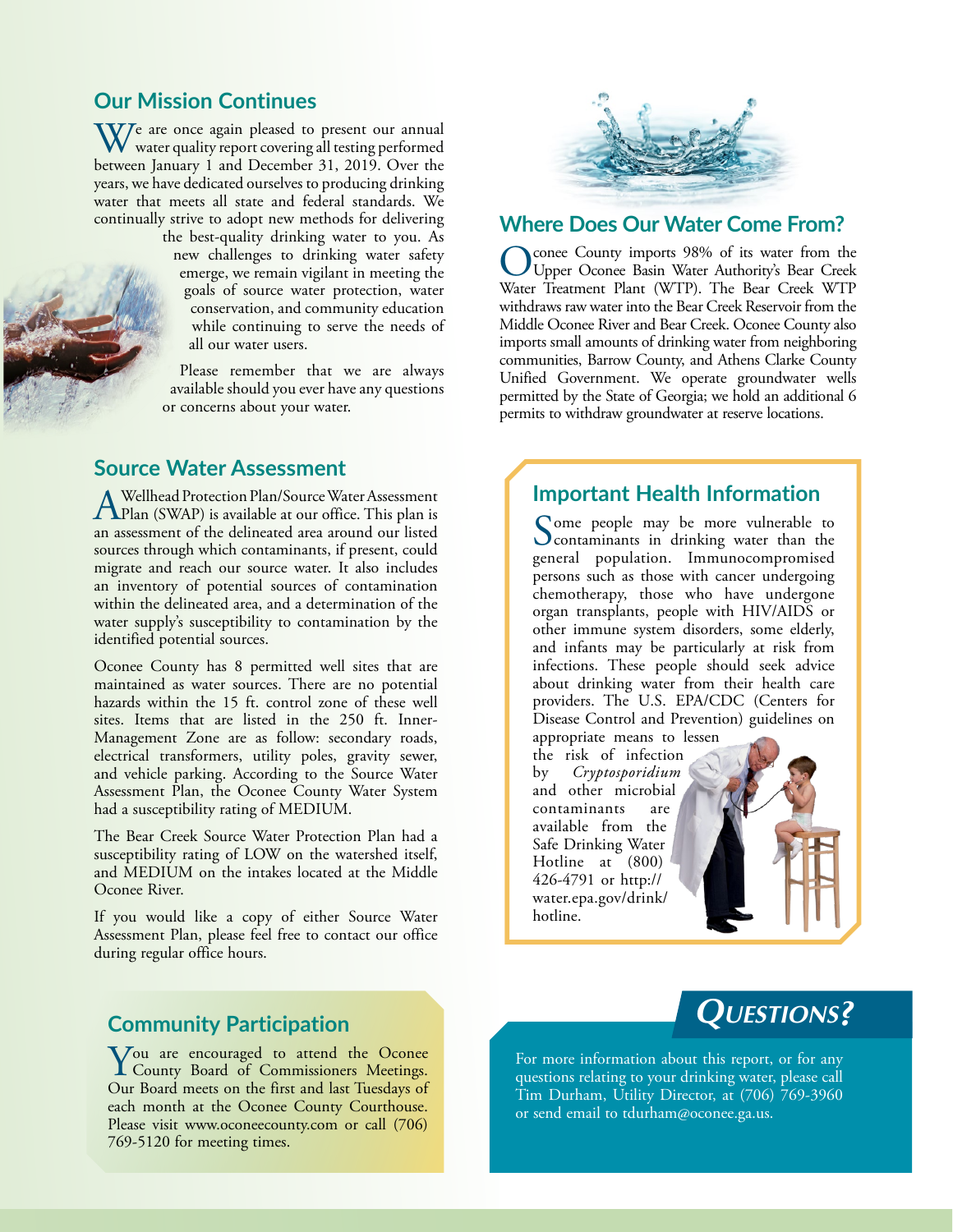## **Substances That Could Be in Water**

To ensure that tap water is safe to drink, the U.S.<br>EPA prescribes regulations limiting the amount of certain contaminants in water provided by public water systems. U.S. Food and Drug Administration regulations establish limits for contaminants in bottled water that must provide the same protection for public health. Drinking water, including bottled water, may reasonably be expected to contain at least small amounts of some contaminants. The presence of these contaminants does not necessarily indicate that the water poses a health risk.  $-J$ 

The sources of drinking water (both tap water and bottled water) include rivers, lakes, streams, ponds, reservoirs, springs, and wells. As water travels over the surface of the land or through the ground, it dissolves

naturally occurring minerals, in some cases, radioactive material, and substances resulting from the presence of animals or from human activity. Substances that may be present in source water include:

Microbial Contaminants, such as viruses and bacteria, which may come from sewage treatment plants, septic systems, agricultural livestock operations, or wildlife;

Inorganic Contaminants, such as salts and metals, which can be naturally occurring or may result from urban stormwater runoff, industrial or domestic wastewater discharges, oil and gas production, mining, or farming;

Pesticides and Herbicides, which may come from a variety of sources such as agriculture, urban stormwater runoff, and residential uses;

Organic Chemical Contaminants, including synthetic and volatile organic chemicals, which are by-products of industrial processes and petroleum production and may also come from gas stations, urban stormwater runoff, and septic systems;

Radioactive Contaminants, which can be naturally occurring or may be the result of oil and gas production and mining activities.

For more information about contaminants and potential health effects, call the U.S. EPA's Safe Drinking Water Hotline at (800) 426-4791.

**We remain vigilant in delivering the best-quality drinking water**

## **Table Talk**

Get the most out of the Testing Results data table<br>with this simple suggestion. In less than a minute,<br>we will know all these is to know the surface we were you will know all there is to know about your water:

For each substance listed, compare the value in the Amount Detected column against the value in the MCL (or AL, SMCL) column. If the Amount Detected value is smaller, your water meets the health and safety standards set for the substance.

> **Other Table Information Worth Noting**

> Verify that there were no violations of the state and/or federal standards in the Violation column. If there was a violation, you will see a detailed description of the event in this report.

If there is an ND or a less-than symbol  $(\le)$ , that means that the substance was not detected (i.e., below the detectable limits of the testing equipment).

The Range column displays the lowest and highest sample readings. If there is an NA showing, that means only a single sample was taken to test for the substance (assuming there is a reported value in the Amount Detected column).

If there is sufficient evidence to indicate from where the substance originates, it will be listed under Typical Source.

# **Information on the Internet**

The U.S. EPA [\(https://goo.gl/TFAMKc\)](https://goo.gl/TFAMKc) and the Centers for Disease Control and Prevention (www. [cdc.gov](http://www.cdc.gov)) Web sites provide a substantial amount of information on many issues relating to water resources, water conservation and public health. Also, the Georgia Environmental Protection Division has a Web site [\(epd.georgia.gov](http://epd.georgia.gov)) that provides complete and current information on water issues in Georgia, including valuable information about our watershed. Information on the Internet The U.S. EPA [\(https://goo.](https://goo.gl/TFAMKc) [gl/TFAMKc](https://goo.gl/TFAMKc)) and the Centers for Disease Control and Prevention [\(www.cdc.gov\)](http://www.cdc.gov) Web sites provide a substantial amount of information on many issues relating to water resources, water conservation and public health. Also, the Georgia Environmental Protection Division has a Web site [\(epd.georgia.gov\)](http://epd.georgia.gov) that provides complete and current information on water issues in Georgia, including valuable information about our watershed.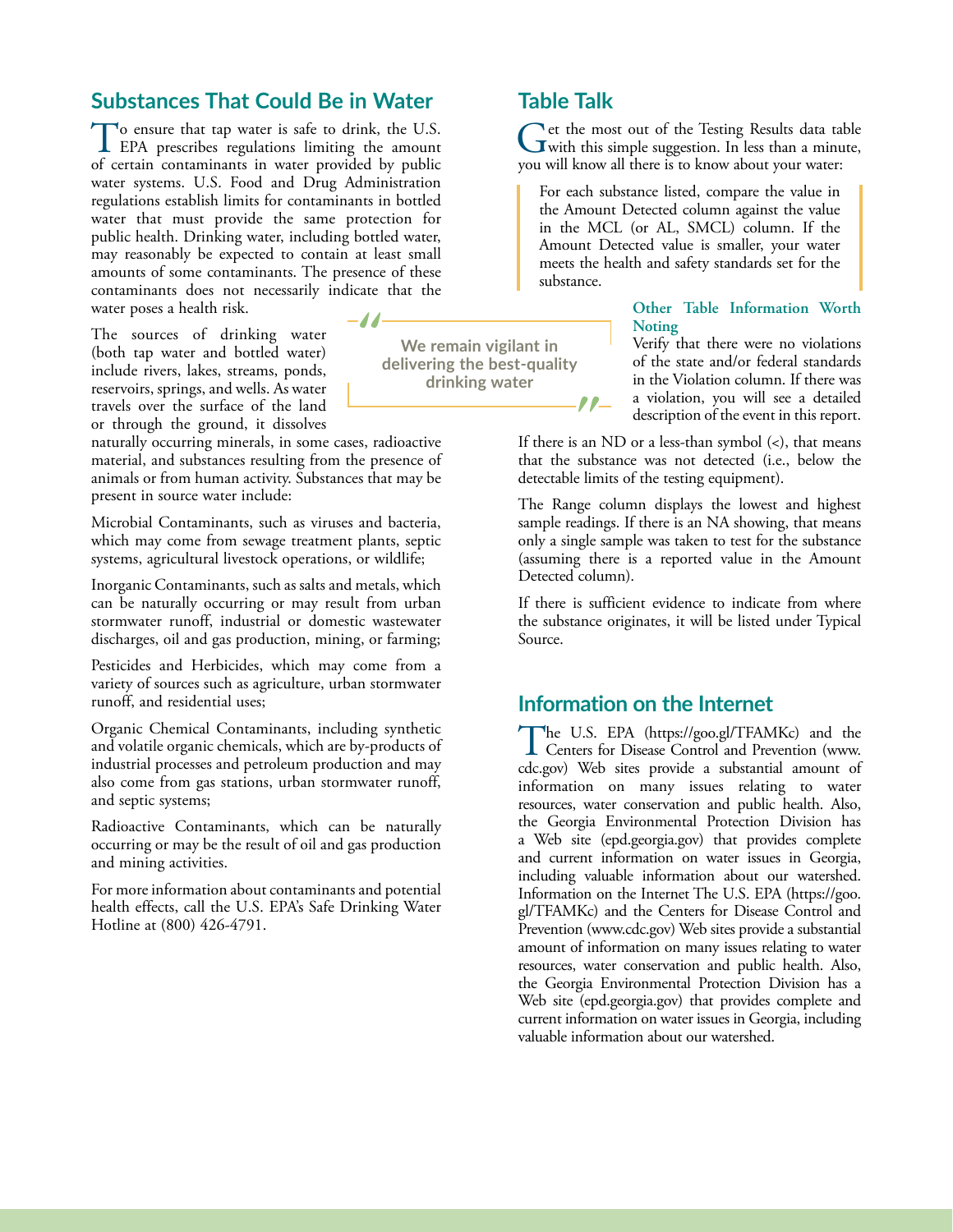# **Lead in Home Plumbing**



If present, elevated levels of lead can cause serious health problems, especially for pregnant women and<br>young children. Lead in drinking water is primarily from materials and components associated with<br>generics lines and young children. Lead in drinking water is primarily from materials and components associated with service lines and home plumbing. We are responsible for providing high-quality drinking water, but we cannot control the variety of materials used in plumbing components. When your water has been sitting for several hours, you can minimize the potential for lead exposure by flushing your tap for 30 seconds to 2 minutes before using water for drinking or cooking. If you are concerned about lead in your water, you may wish to have your water tested. Information on lead in drinking water, testing methods, and steps you can take to minimize exposure is available from the Safe Drinking Water Hotline at (800) 426-4791 or at [www.epa.gov/safewater/lead.](http://www.epa.gov/safewater/lead)

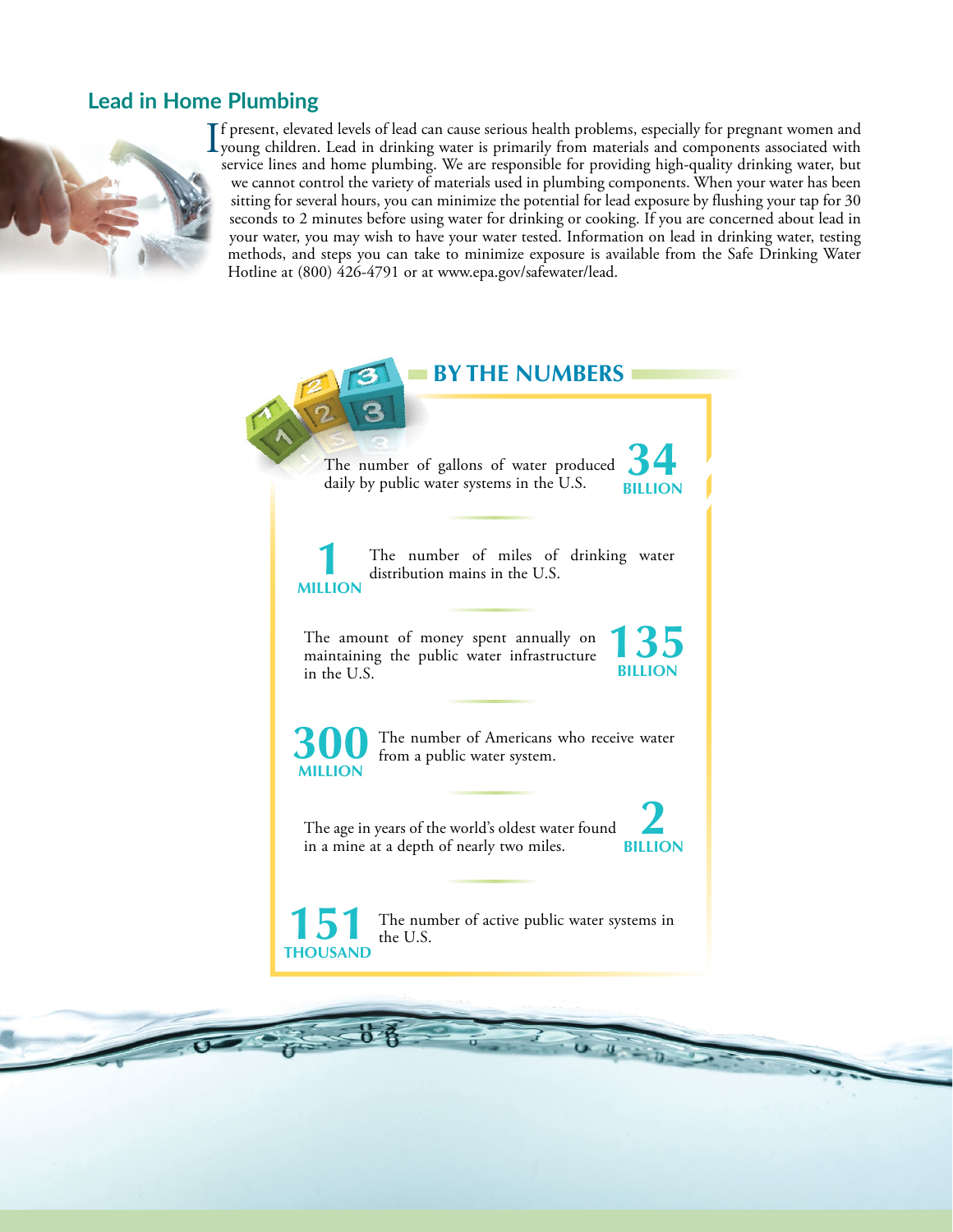# **Test Results**

Our water is monitored for many different kinds of substances on a very strict sampling schedule. Also, the water we deliver must meet specific<br>health standards. Here, we show only those substances that were detected in ou upon request.) Remember that detecting a substance does not mean the water is unsafe to drink; our goal is to keep all detects below their respective maximum allowed levels.

The state recommends monitoring for certain substances less often than once per year because the concentrations of these substances do not change frequently. In these cases, the most recent sample data are included, along with the year in which the sample was taken.

We participated in the 4th stage of the U.S. EPA's Unregulated Contaminant Monitoring Rule (UCMR4) program by performing additional tests on our drinking water. UCMR4 sampling benefits the environment and public health by providing the EPA with data on the occurrence of contaminants suspected to be in drinking water, in order to determine if the EPA needs to introduce new regulatory standards to improve drinking water quality. Unregulated contaminant monitoring data are available to the public, so please feel free to contact us if you are interested in obtaining that information. If you would like more information on the U.S. EPA's Unregulated Contaminant Monitoring Rule, please call the Safe Drinking Water Hotline at (800) 426-4791.

| <b>REGULATED SUBSTANCES</b>                                                                                                                                                                                                                       |                               |                      |                        |                                  |                              |                                  |                          |                  |                                                                                                                                   |  |  |  |
|---------------------------------------------------------------------------------------------------------------------------------------------------------------------------------------------------------------------------------------------------|-------------------------------|----------------------|------------------------|----------------------------------|------------------------------|----------------------------------|--------------------------|------------------|-----------------------------------------------------------------------------------------------------------------------------------|--|--|--|
|                                                                                                                                                                                                                                                   |                               |                      |                        |                                  | <b>Oconee County BOC</b>     | <b>Bear Creek WTP</b>            |                          |                  |                                                                                                                                   |  |  |  |
| <b>SUBSTANCE</b><br>(UNIT OF MEASURE)                                                                                                                                                                                                             | <b>YEAR</b><br><b>SAMPLED</b> | <b>MCL</b><br>[MRDL] | <b>MCLG</b><br>[MRDLG] | <b>AMOUNT</b><br><b>DETECTED</b> | <b>RANGE</b><br>LOW-HIGH     | <b>AMOUNT</b><br><b>DETECTED</b> | <b>RANGE</b><br>LOW-HIGH | <b>VIOLATION</b> | <b>TYPICAL SOURCE</b>                                                                                                             |  |  |  |
| <b>Chlorine</b> (ppm)                                                                                                                                                                                                                             | 2019                          | $[4]$                | $[4]$                  | 0.96                             | $0.35 - 1.31$                | 1.8                              | $1.7 - 2.0$              | N <sub>o</sub>   | Water additive used to control<br>microbes                                                                                        |  |  |  |
| <b>Fluoride</b> (ppm)                                                                                                                                                                                                                             | 2019                          | $\overline{4}$       | $\overline{4}$         | 0.79                             | $0.69 - 0.97$                | 0.67                             | $0.24 - 0.89$            | No               | Erosion of natural deposits; Water<br>additive that promotes strong<br>teeth; Discharge from fertilizer<br>and aluminum factories |  |  |  |
| <b>Haloacetic Acids</b><br>[HAAs] (ppb)                                                                                                                                                                                                           | 2019                          | 60                   | NA                     | 37.35                            | 19.50-52.00                  | 38.6                             | $19 - 64$                | No               | By-product of drinking water<br>disinfection                                                                                      |  |  |  |
| Nitrate (ppm)                                                                                                                                                                                                                                     | 2019                          | 10                   | 10                     | 0.32                             | $0 - 1.43$                   | 0.37                             | $0 - 0.37$               | N <sub>o</sub>   | Runoff from fertilizer use;<br>Leaching from septic tanks,<br>sewage; Erosion of natural<br>deposits                              |  |  |  |
| <b>TTHMs</b> [Total<br>Trihalomethanes] (ppb)                                                                                                                                                                                                     | 2019                          | 80                   | NA                     | 55.13 <sup>1</sup>               | $23.50 - 84.20$ <sup>1</sup> | 33.7                             | $21.1 - 50.80$           | No               | By-product of drinking water<br>disinfection                                                                                      |  |  |  |
| <b>Total Organic Carbon</b><br>(ppm)                                                                                                                                                                                                              | 2019                          | <b>TT</b>            | NA                     | <b>NA</b>                        | <b>NA</b>                    | $1.3^{2}$                        | $1.1 - 1.5^2$            | N <sub>o</sub>   | Naturally present in the<br>environment                                                                                           |  |  |  |
| Turbidity (NTU)                                                                                                                                                                                                                                   | 2019                          | <b>TT</b>            | NA                     | <b>NA</b>                        | <b>NA</b>                    | $0.07^{3}$                       | $0.01 - 0.073$           | No               | Soil runoff                                                                                                                       |  |  |  |
| <b>Turbidity (Lowest</b><br>monthly percent of<br>samples meeting limit)                                                                                                                                                                          | 2019                          | <b>TT</b>            | <b>NA</b>              | <b>NA</b>                        | <b>NA</b>                    | 95                               | NA                       | No               | Soil runoff                                                                                                                       |  |  |  |
| Tap water samples were collected for lead and copper analyses from sample sites throughout the community.                                                                                                                                         |                               |                      |                        |                                  |                              |                                  |                          |                  |                                                                                                                                   |  |  |  |
| <b>SITES ABOVE</b><br><b>AMOUNT</b><br><b>SUBSTANCE</b><br><b>YEAR</b><br><b>DETECTED</b><br><b>AL/TOTAL</b><br><b>SAMPLED</b><br><b>SITES</b><br><b>VIOLATION TYPICAL SOURCE</b><br>(UNIT OF MEASURE)<br><b>AL</b><br><b>MCLG</b><br>(90TH %ILE) |                               |                      |                        |                                  |                              |                                  |                          |                  |                                                                                                                                   |  |  |  |

**SAMPLED AL MCLG (90TH %ILE) SITES VIOLATION TYPICAL SOURCE Copper** (ppm) 2019 1.3 1.3 0.082 0/30 No Corrosion of household plumbing systems; Erosion of natural deposits **Lead** (ppb) 2019 15 0 1.5 0/30 No Lead services lines; Corrosion of household plumbing systems including

fittings and fixtures; Erosion of natural deposits